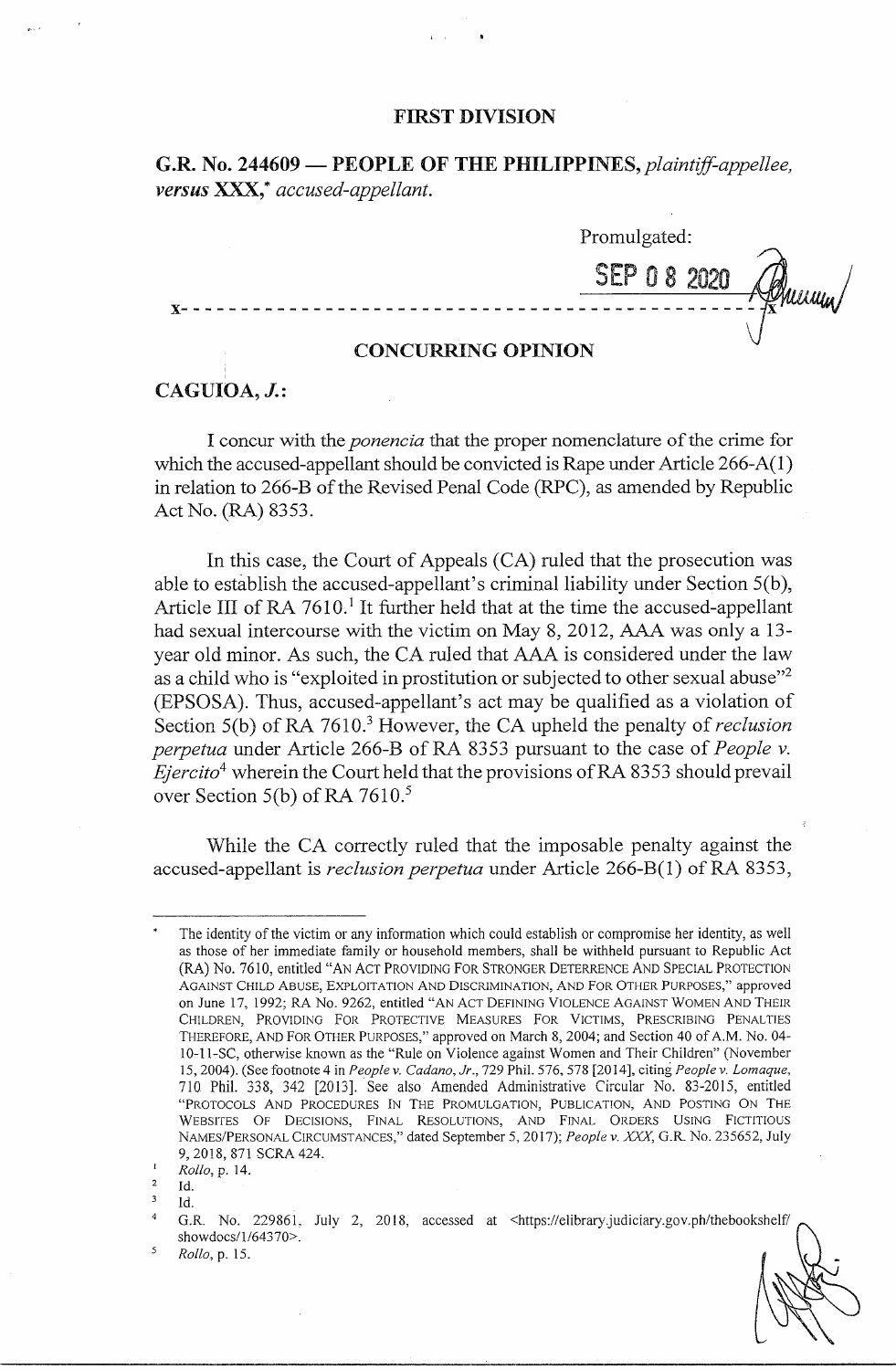I agree with the *ponencia* that the accused-appellant should be convicted of the crime of Rape under **Article 266-A(l) in relation** to **Article 266-B of the RPC, as amended by RA 8353,** and not Rape in relation to Section 5(b ), Article III of RA 7610 as the element of EPSOSA was not duly proven by the prosecution.

I reiterate and maintain my position in *People v. Tulagan*<sup>6</sup> that RA 7610 and the RPC, as amended by RA 8353, "have different spheres of application; they exist to complement each other such that there would be no gaps in our criminal laws. They were not meant to operate simultaneously in each and every case of sexual abuse committed against minors."7 Section 5(b) of RA 7 610 applies only to the **specific** and **limited instances** where the child-victim is EPSOSA.

In other words, for an act to be considered under the purview of Section 5(b), RA 7610, "the following essential elements need to be proved: (1) the accused commits the act of sexual intercourse or lascivious conduct; (2) the said act is performed with a child 'exploited in prostitution or subjected to other sexual abuse'; and (3) the child whether male or female, is below 18 years of age."<sup>8</sup> Hence, it is not enough that the victim be under 18 years of age. The element of the victim being EPSOSA - *a separate and distinct element* – must first be both alleged and proved before a conviction under Section 5(b), RA 7610 may be reached.

Specifically, in order for Section 5(b) to apply as compared to Article 336 of the RPC, as amended by RA 8353, it must be **alleged** and **proved** that the child  $- (1)$  for money, profit, or any other consideration or (2) due to the coercion or influence of any adult, syndicate, or group  $-$  indulges in sexual intercourse or lascivious conduct.<sup>9</sup>

In this case, the Information only alleged that the victim was a 13-year old minor, but it did not allege that she was EPSOSA. Likewise, there was no proof or evidence presented during the trial that she indulged in sexual intercourse or lascivious conduct either for a consideration, or due to the coercion or influence of any adult.

Thus, I agree with the *ponencia* that the accused-appellant should be convicted of Rape under Article 266-A(l) in relation to Article 266-B of the RPC, not Section 5(b), Article III of RA 7610.

Accordingly, the penalty that ought to be imposed is *reclusion perpetua*  and the accused-appellant should pay the victim  $P75,000.00$  as moral damages,  $P75,000.00$  as exemplary damages, and  $P75,000.00$  as civil

<sup>6</sup>J. Caguioa, Concurring and Dissenting Opinion in G.R. No. 227363, March 12, 2019.

<sup>&</sup>lt;sup>7</sup> Id. at 33; emphasis and underscoring omitted.<br><sup>8</sup> Id. at 31, eiting *Passion*, *Abella*, 601, Phil 373

<sup>&</sup>lt;sup>8</sup> Id. at 21, citing *People v. Abello*, 601 Phil 373, 392 (2009).

Id. at 23.